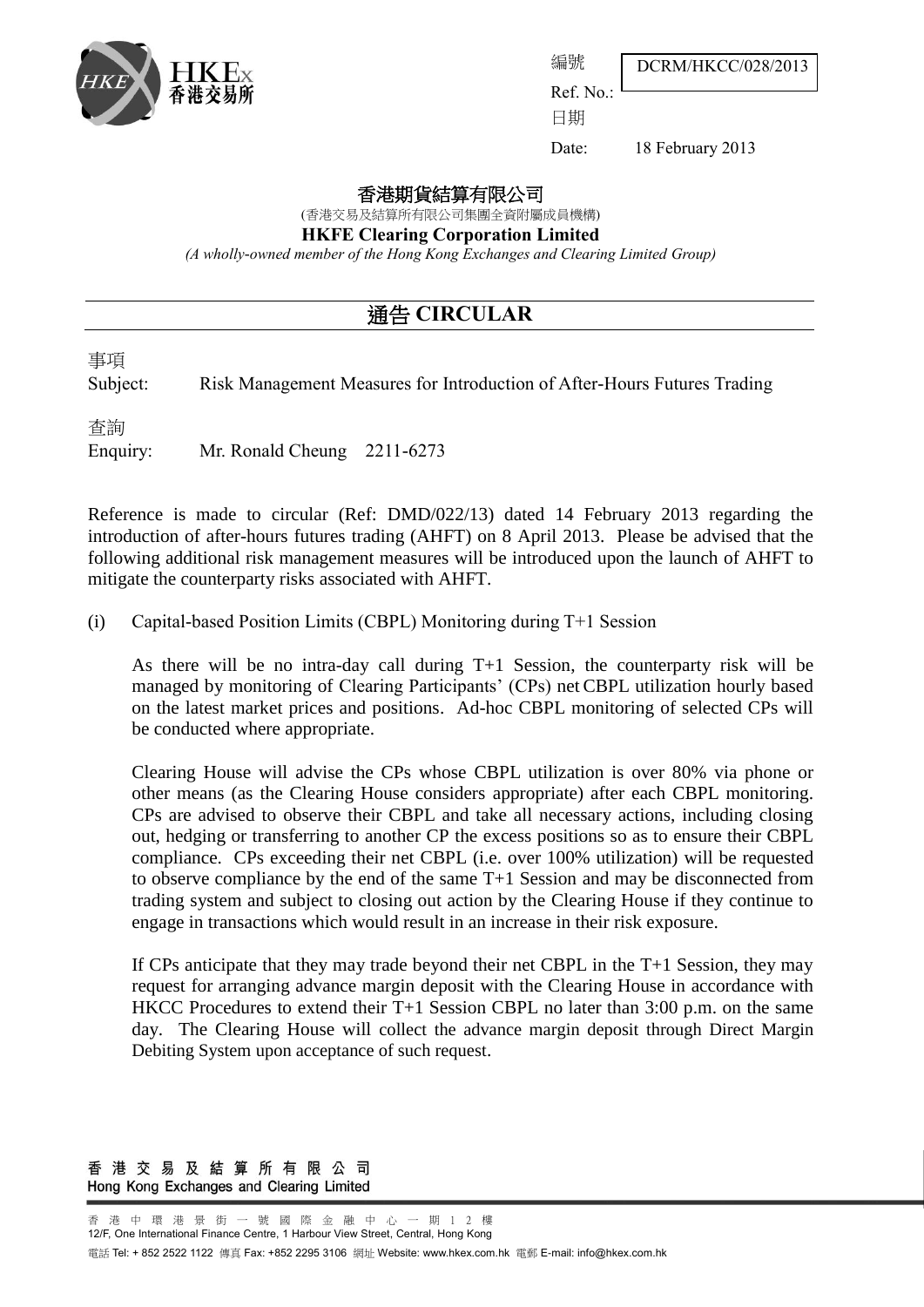# HKEx香港交易所

#### (ii) Mandatory Intra-day Variation Adjustment (VA) and Margin Call

A mandatory intra-day VA and margin call will be introduced to markets with T+1 Session following the market open of each T Session based on the morning Calculated Opening Prices (COP). Unlike the current ad-hoc intra-day call which includes VA only, this mandatory call will include both VA and margin. CPs are advised to complete all their post-trade adjustments for trades executed in the preceding T+1 Session thirty minutes before market open of T Session (i.e. 8:45 a.m. for HSI and HHI markets). Any post-trade adjustments executed thereafter may not be incorporated in the mandatory intra-day VA and margin calculation. The mandatory intra-day VA and margin call will be issued to CPs by 10:00 a.m. and the payment shall be settled by 12:00 noon.

It is important to note that all CPs, including those not participating in the AHFT, will be subject to such mandatory intra-day VA and margin call. Call amount less than HK\$2 million will not be collected so as to minimize impacts on CPs.

To assist CPs in assessing the potential impacts of the mandatory intra-day VA and margin call, the Clearing House will make available a set of simulated Risk Parameter Files (RPF) based on the morning COP every Wednesday starting from 20 February 2013 until the launch of AHFT for CPs' margin estimation purpose. The simulated RPF can be downloaded from the HKEx website with the hyperlink stated below: [http://www.hkex.com.hk/eng/market/rm/rm\\_dcrm/riskdata/Documents/After\\_Hours\\_Futur](http://www.hkex.com.hk/eng/market/rm/rm_dcrm/riskdata/Documents/After_Hours_Futures_Trading.zip) [es\\_Trading.zip](http://www.hkex.com.hk/eng/market/rm/rm_dcrm/riskdata/Documents/After_Hours_Futures_Trading.zip)

Upon the launch of AHFT, the dissemination schedule of RPF and Client Margin Estimate Reference Table will be changed accordingly to facilitate CPs' margin calculation and/or estimation. The new dissemination schedule is set out in the Attachment for ease of reference.

For and on behalf of HKFE Clearing Corporation Limited

Felix Wang Authorized Signatory